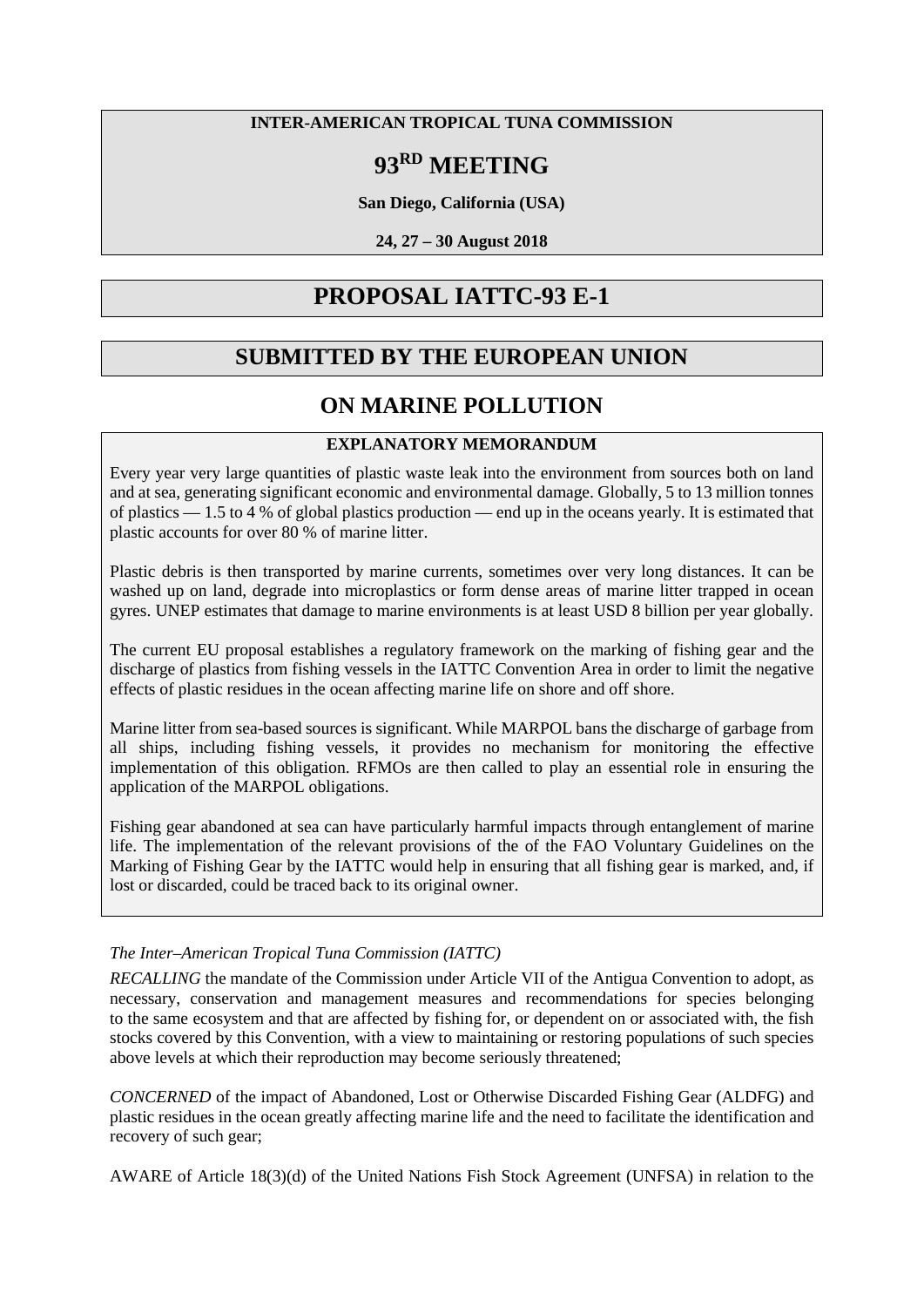marking of fishing vessels and fishing gear for identification in accordance with uniform and internationally recognizable vessel and gear marking systems, such as the Food and Agriculture Organization of the United Nations Standard Specifications for the Marking and Identification of Fishing Vessels and the Voluntary Guidelines on the Marking of Fishing Gear;

*RECALLING* that the International Convention for the Prevention of Pollution from Ships (MARPOL) seeks to eliminate and reduce the amount of garbage being discharged into the sea from ships and that its Annex V applies to all vessels but there is no monitoring mechanism provided for by MARPOL to ensure its effective implementation,

### *Agrees as follows:*

### **Marking of fishing gear**

- 1. Members and Cooperating Non-Members (CPCs) shall ensure that all fishing gear used by vessels flying their flag are clearly marked.
- 2. The Director shall develop a marking scheme for consideration and adoption by the Commission in 2019, in coordination with CPCs and taking into account the FAO voluntary guidelines on the marking of fishing gear.
- 3. The Director should consider, at a minimum, including the following elements in the marking scheme:
	- a. The marking should provide a s simple, pragmatic, affordable and verifiable means of identifying ownership and position of fishing gear and its link with the vessel(s) or operator (s) undertaking the fishing operation;
	- b. To the extent possible, be compatible with related traceability and certification systems;
	- c. When applicable, the marking should match the vessel's registration details (e.g. the vessel's port letters and numbers or International Radio Call Sign or IMO number, if issued);
	- d. Marker buoys and similar objects floating on the surface and intended to indicate the location and/or origin of fixed fishing gear shall be clearly marked at all times;
	- e. The identification should be easy to apply to the fishing gear and should be applied in such a manner that it will permit its identification or electronic recognition taking into consideration confidentiality safeguards and should not become unreadable or disassociated from the fishing gear.

#### **Retrieval of abandoned, lost or otherwise discarded fishing gear**

- 4. CPCs shall ensure that:
	- (a) vessels flying their flag operating with any gear on board shall make every reasonable attempt to have equipment on board to retrieve abandoned, lost or otherwise discarded fishing gear (ALDFG) and training available to facilitate the recovery of ALDFG ;
	- (b) vessels flying their flag that have lost gear shall not abandon it without making every reasonable attempt to retrieve it as soon as possible;
	- (c) no vessels flying their flag shall deliberately abandon fishing gear, except for safety reasons, notably in case of vessels in distress and/or life in danger;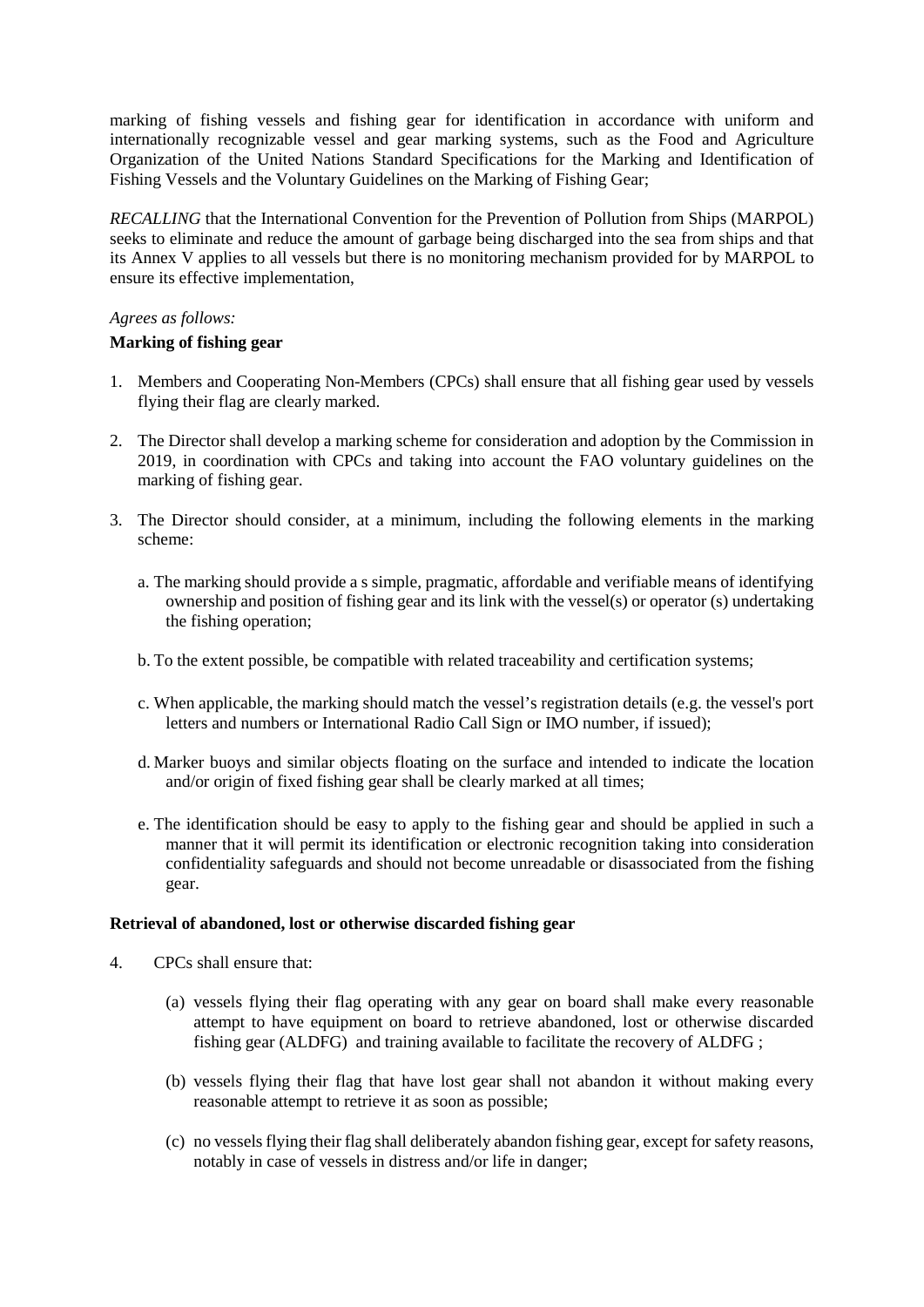- (d) if gear cannot be retrieved, a vessel flying its flag shall promptly notify its competent authority of the following information:
	- i. the name, IMO number and call sign of the vessel;
	- ii. the type of lost gear;
	- iii. the quantity of gear lost;
	- iv. the time when the gear was lost;
	- v. the position (longitude/latitude) where the gear was lost;
	- vi. measures taken by the vessel to retrieve lost gear, and
	- vii. report, if known, the circumstances that led to the gear being lost, or abandoned for safety reasons;
- (e) following retrieval of any ALDFG, a vessel flying its flag shall notify its competent authority of the following:
	- i. the name, IMO number and call sign of the vessel that has retrieved the gear;
	- ii. the name, IMO number and call sign of the vessel that lost the gear (if known);
	- iii. the type of gear retrieved;
	- iv. the quantity of gear retrieved;
	- v. the time when the gear was retrieved;
	- vi. the position (longitude/latitude) where the gear was retrieved; and
	- vii if possible, photographs of the gear retrieved; and
- (f) its competent authority shall without delay notify the Secretariat of the information referred to in paragraphs 4 (d) and (e).
- 5. Recovered ALDFG and fishing gear no longer in use should be recycled or disposed of responsibly on land. CPC should ensure the provision of adequate port reception facilities for the disposal of such fishing gear in accordance with MARPOL Annex V.

#### **Special provisions**

6. This Resolution is without prejudice to Resolution C-16-01 on Fish Aggregating Devices.

#### **Discharge of plastics**

 $\overline{a}$ 

- 7. Except as provided in paragraph 7 of this Resolution, CPCs shall prohibit vessels flying their flag from discharging into the sea any plastics<sup>[1](#page-2-0)</sup>, including but not limited to synthetic ropes, synthetic fishing nets, plastic garbage bags and incinerator ashes from plastic products. All plastics onboard shall be stored on-board the vessel until an on land location is reached where it can be safely disposed.
- 8. Paragraph 6 shall not apply to:
	- (a) The discharge of all plastics from a vessel necessary for the purpose of securing the safety of a ship and those on board or saving life at sea; or
	- (b) The accidental loss of plastics resulting from damage to a vessel or its equipment, provided that all reasonable precautions have been taken before and after the occurrence of the damage, to prevent or minimize the accidental loss; or

<span id="page-2-0"></span> $<sup>1</sup>$  Plastic means a solid material which contains as an essential ingredient one or more high molecular mass</sup> polymers and which is formed (shaped) during either manufacture of the polymer or the fabrication into a finished product by heat and /or pressure.